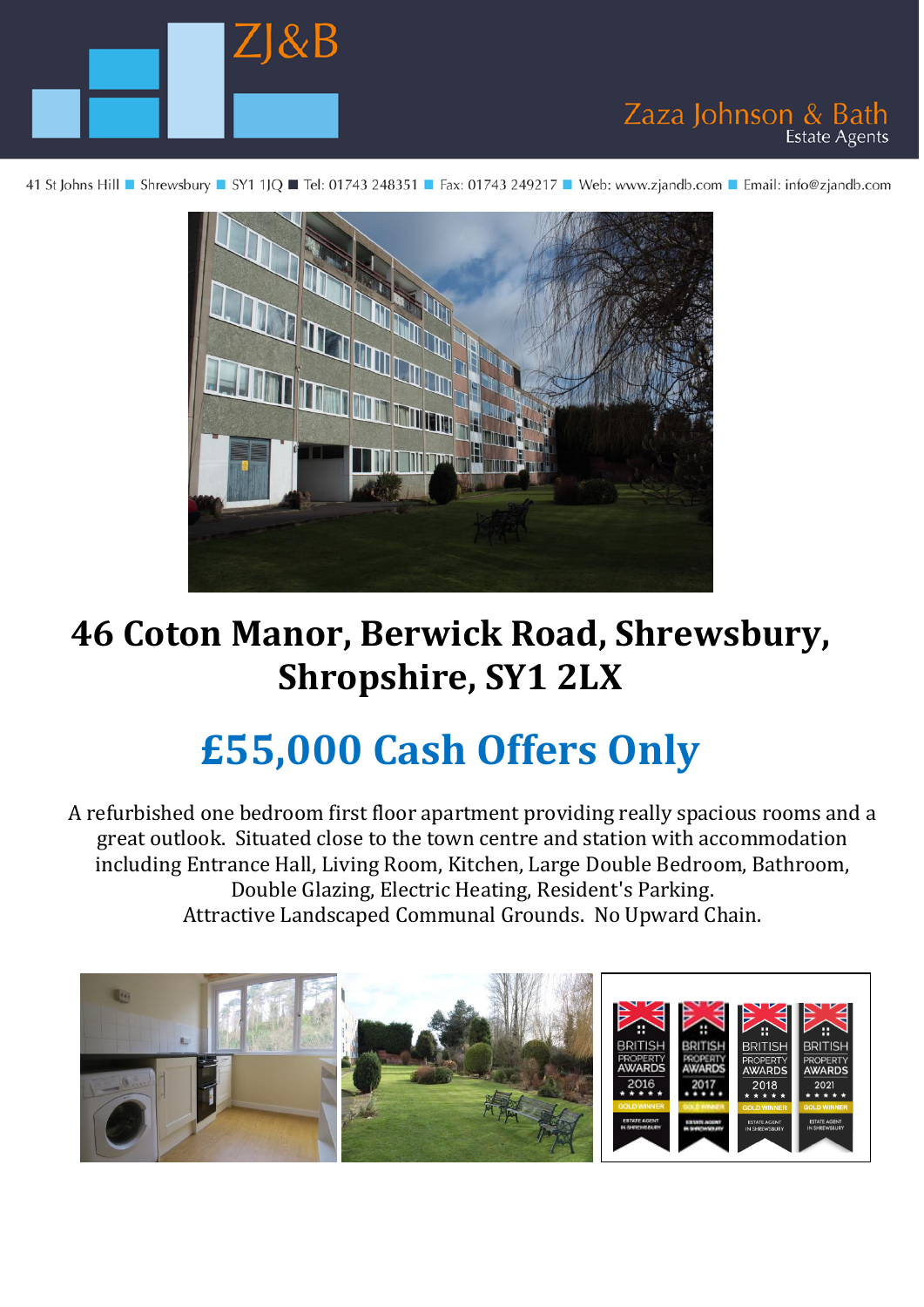## **46 Coton Manor, Berwick Road, Shrewsbury, Shropshire, SY1 2LX Ref: 3599**

The mention of any appliances and/or services within these sales particulars does not imply that they are in full and efficient working order.

#### **Accommodation comprises**

Entrance door to

#### **Entrance Hall**

Wall mounted electric panel heater, door to

**Living Room** 15' 2'' x 12' 7'' (4.62m x 3.83m) A generous room with 2 large double glazed windows enjoying pleasant outlook to the front, electric panel heater, door to

**Kitchen** 11' 7'' x 7' 0'' (3.53m x 2.13m)

Fitted with contemporary, cream fronted units, laminated work top, inset sink unit, deep tiled surround to work areas, large double glazed window enjoys open front aspect, useful built-in storage cupboard, built in airing cupboard.

**Bedroom** 15' 3'' x 9' 9'' (4.64m x 2.97m)

Good size double room with large double glazed window to the front.

**Bathroom** 6' 8'' x 5' 6'' (2.03m x 1.68m) Fitted with contemporary white 3 piece suite including bath, wash basin, WC.

#### **Communal Gardens**

Landscaped communal residents' gardens and residents' parking.

#### **Lease Details**

125 years from 1984. Ground Rent £75 per annum. Service Charge £2700 per annum includes building insurance.

#### **Agents Note**

Please note the property is currently tenanted and the photos used are prior to the tenancy.

**Tenure:** Our client advises us that the property is Leasehold. Should you proceed with the purchase of the property, these details must be verified by your solicitor.

**Viewing:** To arrange a viewing call in at our office or telephone **01743 248351**

# **VACANT POSSESSION UPON COMPLETION**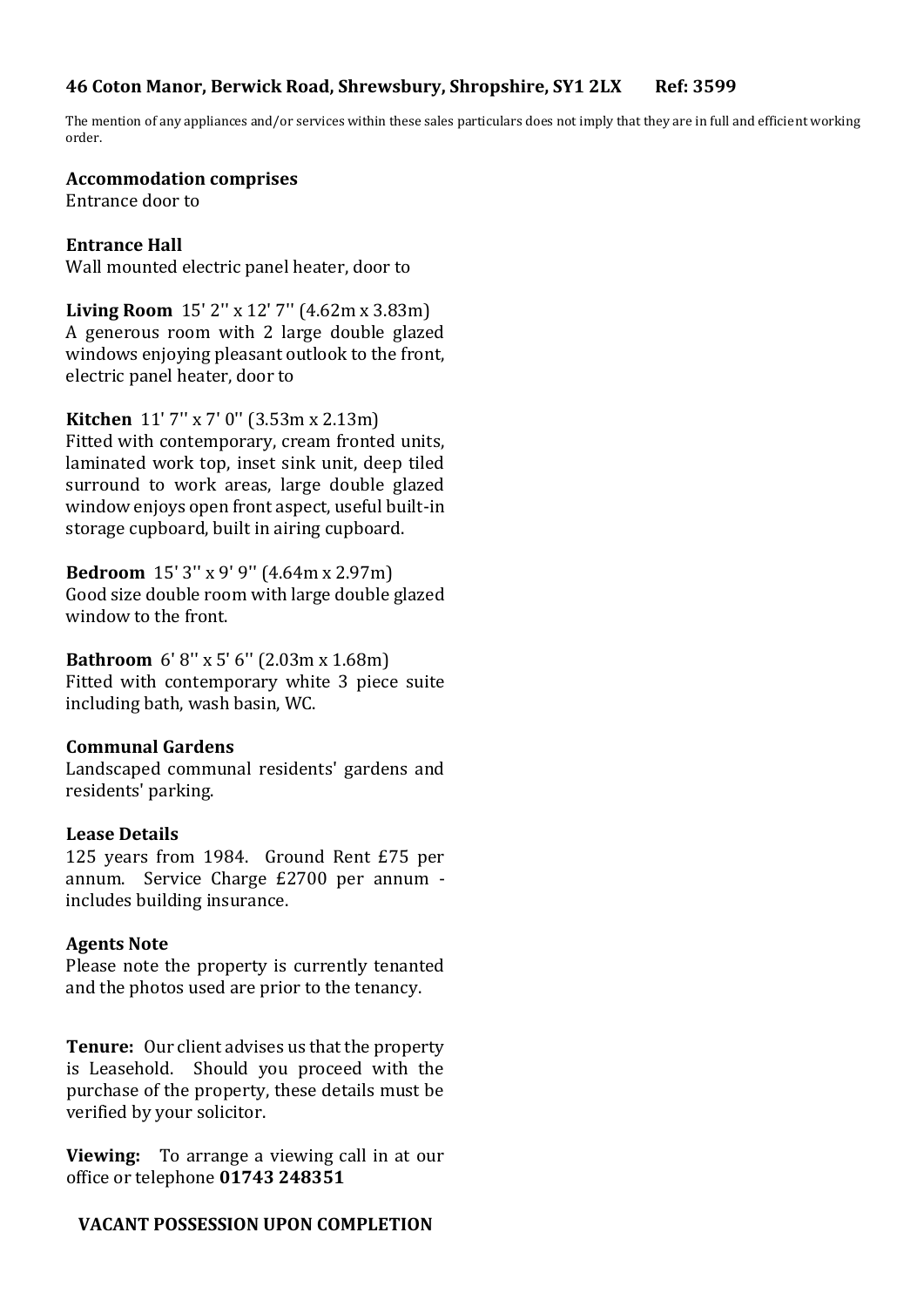#### **First Floor**



46 Coton Manor, Shrewsbury

# FLOOR PLAN FOR GUIDANCE ONLY



Properties can be rented if they have an energy rating from A to E.

If the property is rated F or G, it cannot be let, unless an exemption has been registered. You can read<br>guidance for landords on the regulations and exemptions kntrax/heroacontrolectrical properties for exemption and prop



The graph shows this property's current and<br>potential energy efficiency. Properties are given a rating from A (most<br>efficient) to G (least efficient).

Properties are also given a score. The higher the<br>number the lower your fuel bills are likely to be.

For properties in England and Wales:

the average energy rating is D<br>the average energy score is 60